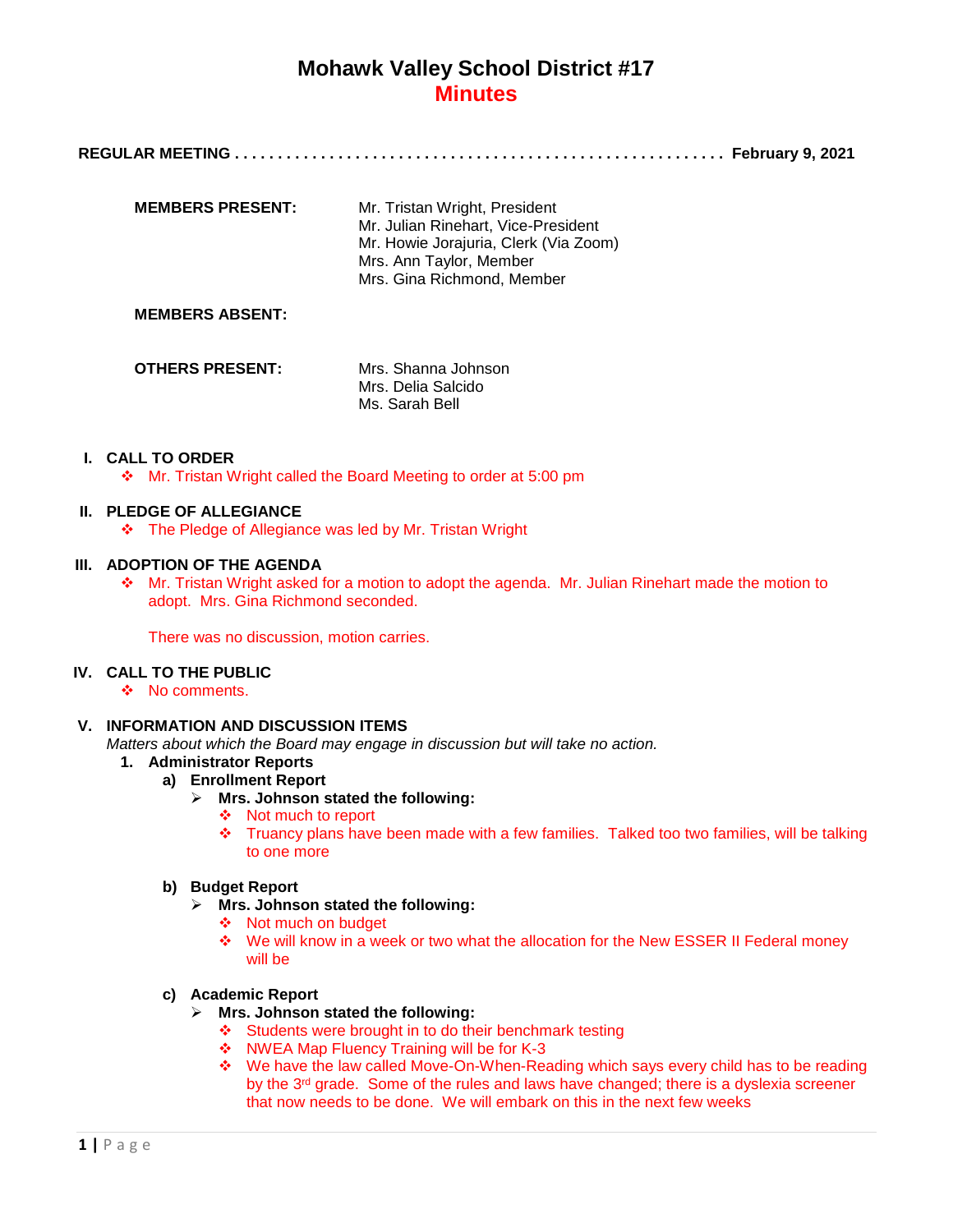- Map Fluency Training tomorrow so that K-3 can be tested on how fluent they read and then look at the data to make instructional decisions
- Tomorrow is a no student day with some conferences and with more parent/teacher conferences next week and at these conferences annual parent teacher surveys will be handed out. Also, staff and student surveys will be done

# **d) Bond Report**

- **Mrs. Johnson stated the following:**
	- $\cdot \cdot$  There is a lot going on with the bond and they keep adding projects
	- Arcadis, as the Project Manager, has taken over with little pieces that need to be done by Mrs. Johnson and Tim Burns
	- $\div$  The design for the septic for the 300 building has been approved. Kevin Dahl will do the design in the next week or so. It will then go back in for approval for construction
	- ◆ Our new liaison is Debra Norris for SFB. She is the best we have had yet.
	- The science room HVAC has been approved. Mr. Burns will be ordering it soon
	- $\div$  The next big thing is the weatherization. This is all the painting and reparing the outside of our buildings. This is still in process
	- $\div$  The structural analysis is still in process
	- $\div$  With the weatherization and the structural analysis we are asking SFB to pay for the full assessment to see what repairs can be done
	- $\bullet$  The roofing is the same, it was submitted, some correction had to be made and hopefully the roofing will go to the March SFB meeting to start fully assessing. Everything has to be assessed. Then it takes another month or two to resubmit so that the construction and repairs can be done
	- We have a letter from G&T Alarm and the Tacna Fire Captain stating that the fire alarm is beyond repair. This has also been submitted and hopefully it will go to March SFB meeting
	- \* The next item we are working on is the intercom and the voice over system (phones). Reaching out to Yuma County Sherriff Office and other people to try to plead our case that the fire alarm and intercom barely works. Its originally from 1995 and did some work to it in 2008. We hope these agencies can help write letters for us
	- Mr. Tristan Wright asked that with the HVAC in the science room if there are any considerations that we want to take now post to Covid versus pre-Covid such as increase filtration, ventilation that can be attached to that project. Mrs. Johnson stated she can ask that question.
	- Mrs. Taylor asked if there is proper circulation for when the kids get back. Mrs. Johnson stated that most of our systems work. It will be cool enough when we first start. Mrs. Taylor also stated that ventilation is one of the things that has been stated in regards to **Covid**

# **e) Water Plant Report**

### **Mrs. Johnson stated the following:**

- $\div$  Tonight five vendors will be approved for the best transparency for vendors and auditors
- Once approved, Taylor will need to make an official contract and will have our Project Manager, Arcadis look it over
- As a public entity we must properly procure vendors, which means we have to go out to bids, dollar amounts that we have to follow, a process of quotes and record keeping
- $\cdot \cdot$  It is not easily done, as a school we need to go through the proper channels
- Some of the approvals tonight will be sole source; with living out here, we can use the sole source terminology.

### **f) Maintenance Report**

- **Mrs. Johnson informed the board of the following:**
	- No report was given on Maintenance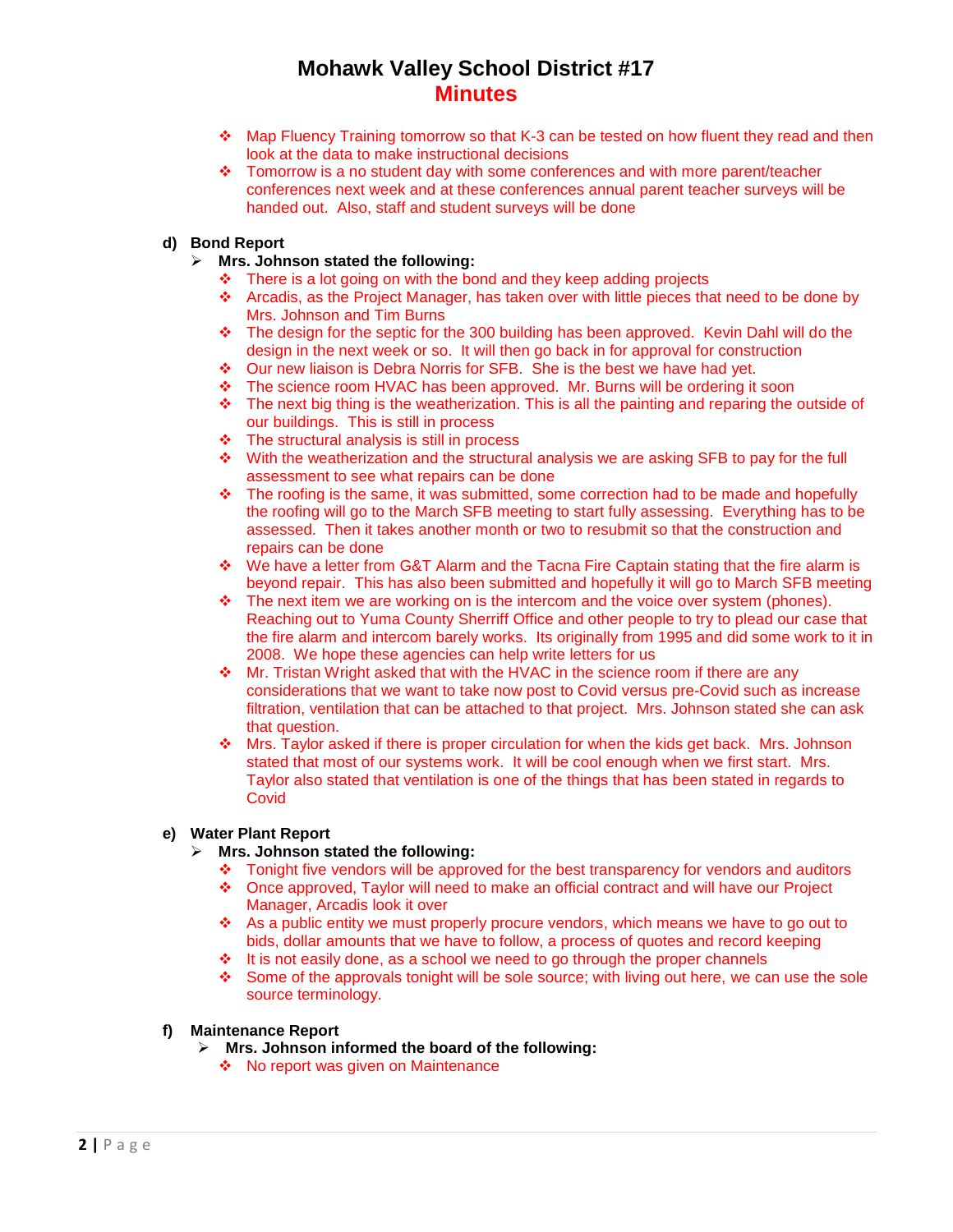## **g) Return-to-School Report**

- **Mrs. Johnson informed the board of the following:**
	- ❖ We have reached out to families
	- Have not had any families that have said they are switching to Distant Learning
	- $\div$  A few of the families that have previously stayed in distant learning now have said they are sending their children back
	- We will be down to four families in Distant Learning. Some are still on the fence until Friday
	- $\div$  Teachers are still reaching out to their students
	- We are preparing and getting classrooms ready
	- The Return-to-School Plan has been updated and changes are embedded and left in green the changes

# **h) General Items**

## **Mrs. Johnson informed the board of the following:**

- ❖ We have two staff members that are currently on FMLA leave
- One aide on FMLA leave so that puts us with fewer staffing so some of the extra duties will get tricky to cover
- $\bullet\quad$  We are down to one substitute teacher and right now she is subbing in the cafeteria because our cafeteria aide is on FMLA leave
- $\div$  Mrs. Johnson stated that FMLA is the Family Medical Leave Act. She also stated that a person has the right for up to twelve weeks to take FMLA for various reasons, such as illness, childbirth, and it can even be used if counseling and therapy is needed. The entity (District) is responsible for paying medical insurance and hold the job for those twelve weeks. We usually require recommendation from a doctor for the treatment. It can be twelve weeks total or intermittent
- $\triangle$  At the end of today's meeting, board members are being asked to sign a conflict of interest form. In the past, it was only done as needed. As per the auditor general, we now have to train on it and every board member and every staff member sign one every year
- $\cdot \cdot$  Mrs. Johnson stated that she is sharing some personal things. She stated that there are some rumors going around and wants to let the board know the truth. She has sold her house and she does not intend to leave MVS. This is for personal reasons on many levels and life changes. She and her husband are building a new house in the Foothills.

### **2. Governing Board Member Comments**

- Mr. Tristan Wright asked if on our Return-to-School Plan, do we need to go back and amend it because Covid data is basically in the red and he questioned if we are conflicting with our adopted policy from November. Mrs. Johnson stated that in her opinion we are not conflicting because we made the motion last week and we adopted that motion and it was added to the plan
- $\cdot \cdot$  Mrs. Johnson stated that the plan has been updated and every time we transition, it is updated. Every decision has been noted
- Mr. Wright stated he just wants to make sure we are not conflicting with ourselves
- $\cdot \cdot$  Mr. Johnson stated she wants to make sure the plan is reflective of everything we say we are going to do

# **VI. APPROVAL OF CONSENT AGENDA**

*These items are adoption of a routine nature and those that normally do not require deliberations on the part of the Governing Board. A board member may pull items, which will then be discussed and voted on separately.*

### **1. Minutes**

a) Minutes of January 12, 2021 – Regular Meeting

# **2. Expense Vouchers**

| b) Expense $#21$ | \$204,178.79 |
|------------------|--------------|
| c) Expense #22   | \$22,789.53  |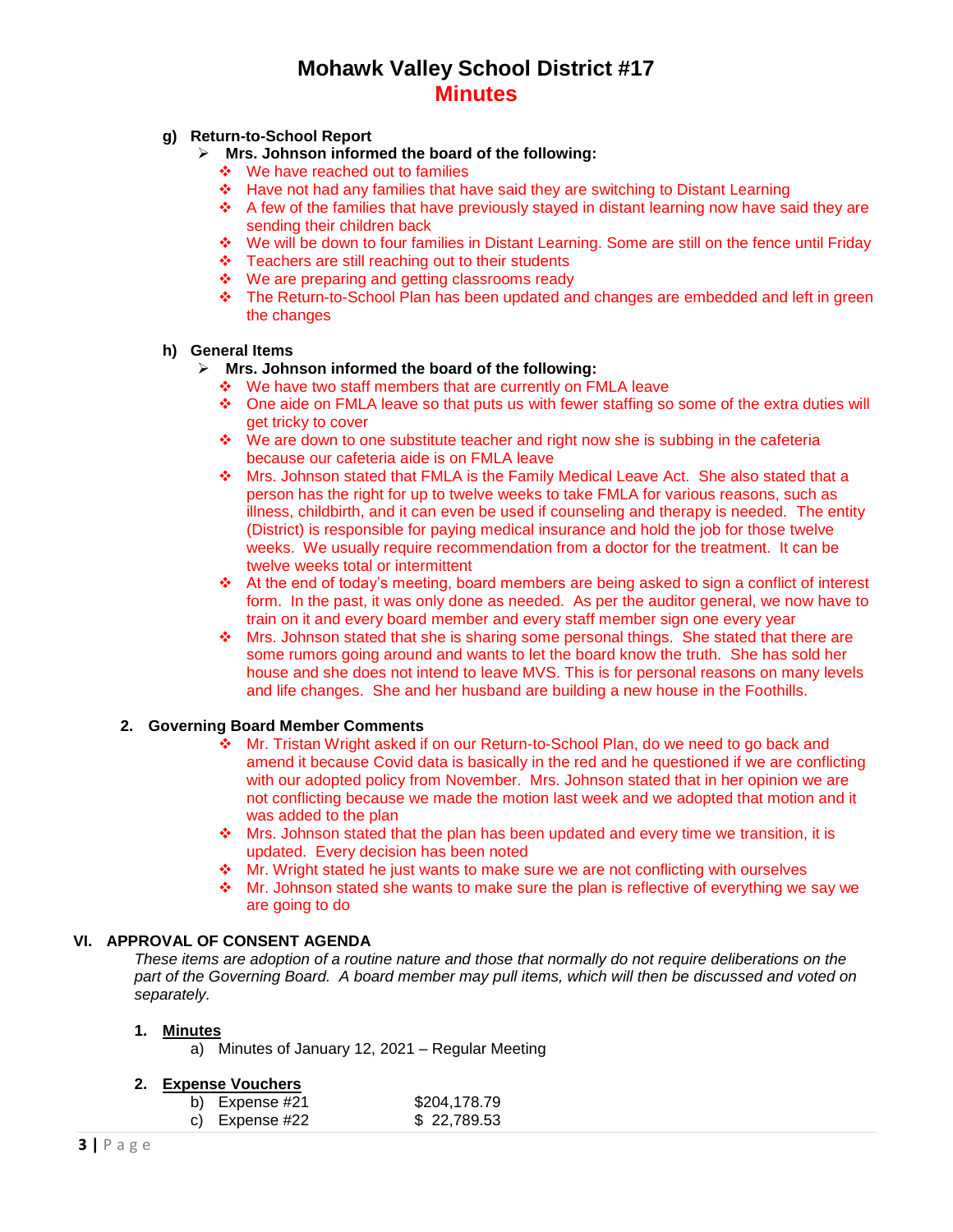## **3. Payroll Vouchers**

| d) P-15 | \$45,709.54 |
|---------|-------------|
| e) P-16 | \$45,821.60 |

## **4. Student Activity Reports**

- f) January 2021
- g) Year-to-Date 1/31/2021

### **5. Bank Account Reconciliations**

h) Student Activities/Revolving Fund/Cafeteria Fund – January 2021

## **6. Other**

- i) Tax Credit in the amount of \$3,100
- j) Possible Events that MVS Board Members May Attend and Result in a Quorum
	- Open House/Back to School Night
	- Fall Festival
	- Christmas Program
	- $\bullet$ 8<sup>th</sup> Grade Promotion
	- AUHS Graduation
	- MV Community Church
	- Pioneer Day Festivities
	- 5 de Mayo Festivities
	- Tri-Valley Ambulance Benefit
	- Antelope Homecoming BBQ
	- Antelope Sporting Events

Motion: Mr. Tristan Wright asked for a motion to accept the consent agenda. Mrs. Ann Taylor made the motion to accept the consent agenda. Mr. Julian Rinehart seconded. Motion carries.

### **VII. ACTION ITEMS**

**1. Discussion and Possible Action to Approve Certified Contract for Sarah Rivera** Mrs. Johnson stated that Mrs. Rivera is now fully certified. She graduated in December. She has worked hard. She worked full time and completed her studies at the same time.

**Motion:** Mr. Tristan Wright asked for a motion to approve certified contract for Mrs. Rivera. Mr. Julian Rinehart made the motion to approve. Mr. Howie Jorajuria seconded.

There was no further discussion. Motion carries.

**2. Discussion and Possible Action to Approve 2021-2022 Calendars (Student and 12-Month Employee)**

Mrs. Johnson stated that this draft was shared with the staff and nobody said anything, therefore we are ready to adopt it.

**Motion:** Mr. Tristan Wright asked for a motion to approve the 2021-2022 calendars. Mr. Howie Jorajuria made the motion to approve. Mr. Julian Rinehart seconded.

There was no further discussion. Motion carries.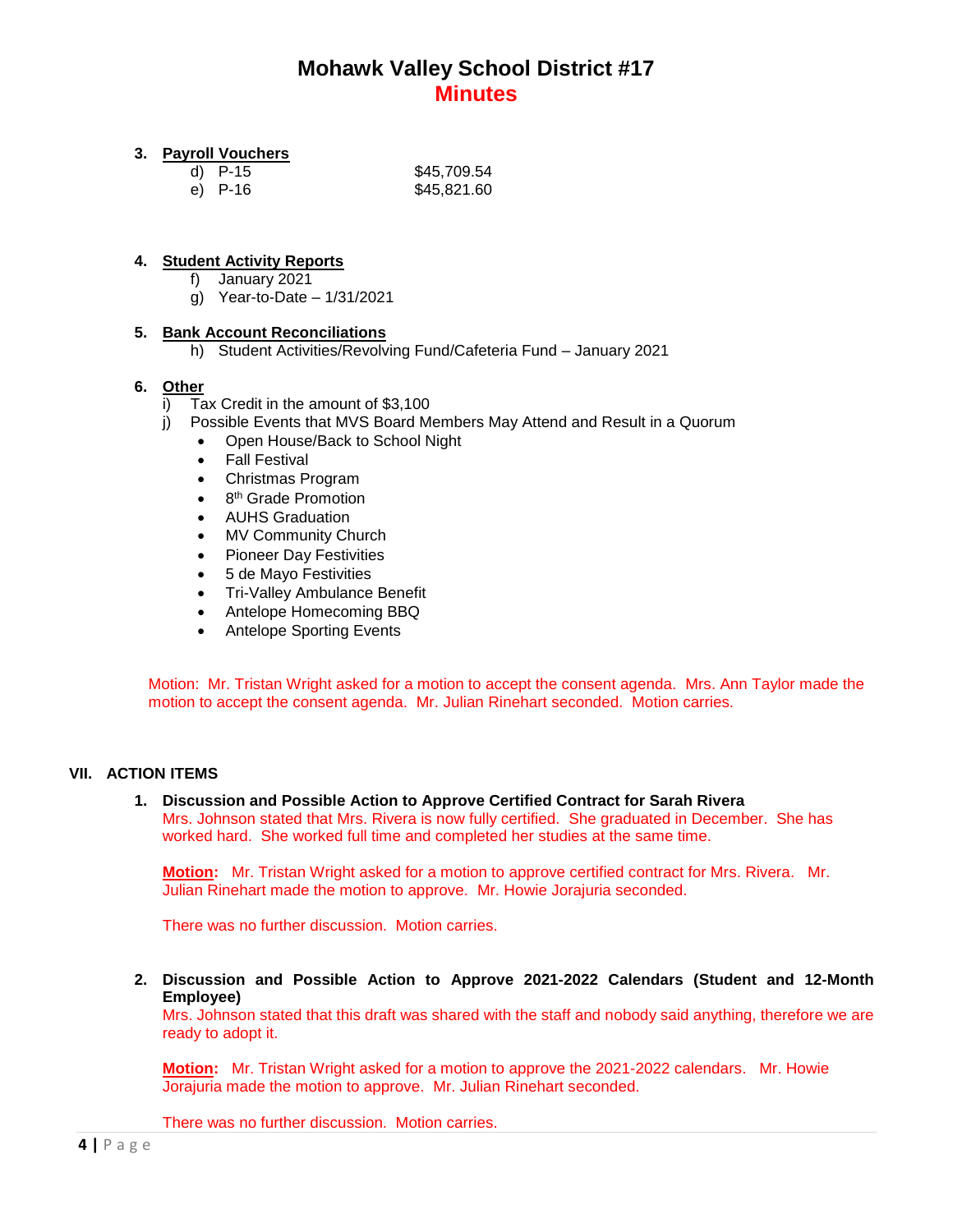**3. Discussion and Possible Action to Approve Taylor Engineering Award of Bid: IFB-17-21-1-1 Domestic Water, Fire Protection and Irrigation System Improvements - Phase II of Water Treatment Plant**

Mrs. Johnson stated that the board was given a document that shows the four bids that came in and it shows that Taylor Engineering came in with the lowest bid. There is a \$75,000 contingency that is not included.

**Motion:** Mr. Tristan Wright asked for a motion to approve Taylor Engineering Award of Bid: IFB-17- 21-1-1 Domestic Water, Fire Protection and Irrigation System Improvements - Phase II of Water Treatment Plant. Mrs. Ann Taylor made the motion to approve. Mr. Julian Rinehart seconded.

There was no further discussion. Motion carries.

**4. Discussion and Possible Action to Approve Westech as a Sole Source for Basic Spare Parts Package and Extended Spare Parts Package**

Mrs. Johnson stated that there are two-dollar figures. Sternco made sure we are protected with spare parts and an extended year of spare parts.

**Motion:** Mr. Tristan Wright asked for a motion to approve Westech as a Sole Source for basic spare parts package and extended spare parts package. Mr. Julian Rinehart made the motion to approve. Mrs. Ann Taylor seconded.

There was no further discussion. Motion carries.

**5. Discussion and Possible Action to Approve Wellton-Mohawk Irrigation and Drainage District as a Sole Source to Provide Power Line Extension Three-Phase Underground Primary and Overhead Primary to Supply Power to a New 600amp Service Located on the South Side of Bus Barn for the New Water System. This Will Be Known as Option Number Two URD REV A and To Install a New Domestic Turnout, Including Piping and Stem Valve per Engineering Drawing and Specifications**

Mrs. Johnson stated that we have to run power out by the bus barn where the plant will be located and we have to open a new turnout in the canal. Therefore, WMIDD will do their own work so they have to be approved as a separate vendor. Mrs. Johnson explained who will be doing what to have the plant set up and ready to go.

**Motion:** Mr. Tristan Wright asked for a motion to approve Wellton-Mohawk Irrigation and Drainage District as a Sole Source to provide power line extension three-phase underground primary and overhead primary to supply power to a new 600amp service located on the south side of bus barn for the new water system. This will be known as option number two URD REV A and to install a new domestic turnout, including piping and stem valve per engineering drawing and specifications. Mrs. Gina Richmond made the motion to approve. Mr. Howie Jorajuria seconded.

There was no further discussion. Motion carries with a 4 to 1 vote. Mr. Julian Rinehart abstained from voting due to conflict of interest.

**6. Discussion and Possible Action to Approve Sternco as a Sole Source Provider for Extension of Services for Construction Review for Water Treatment Plant**